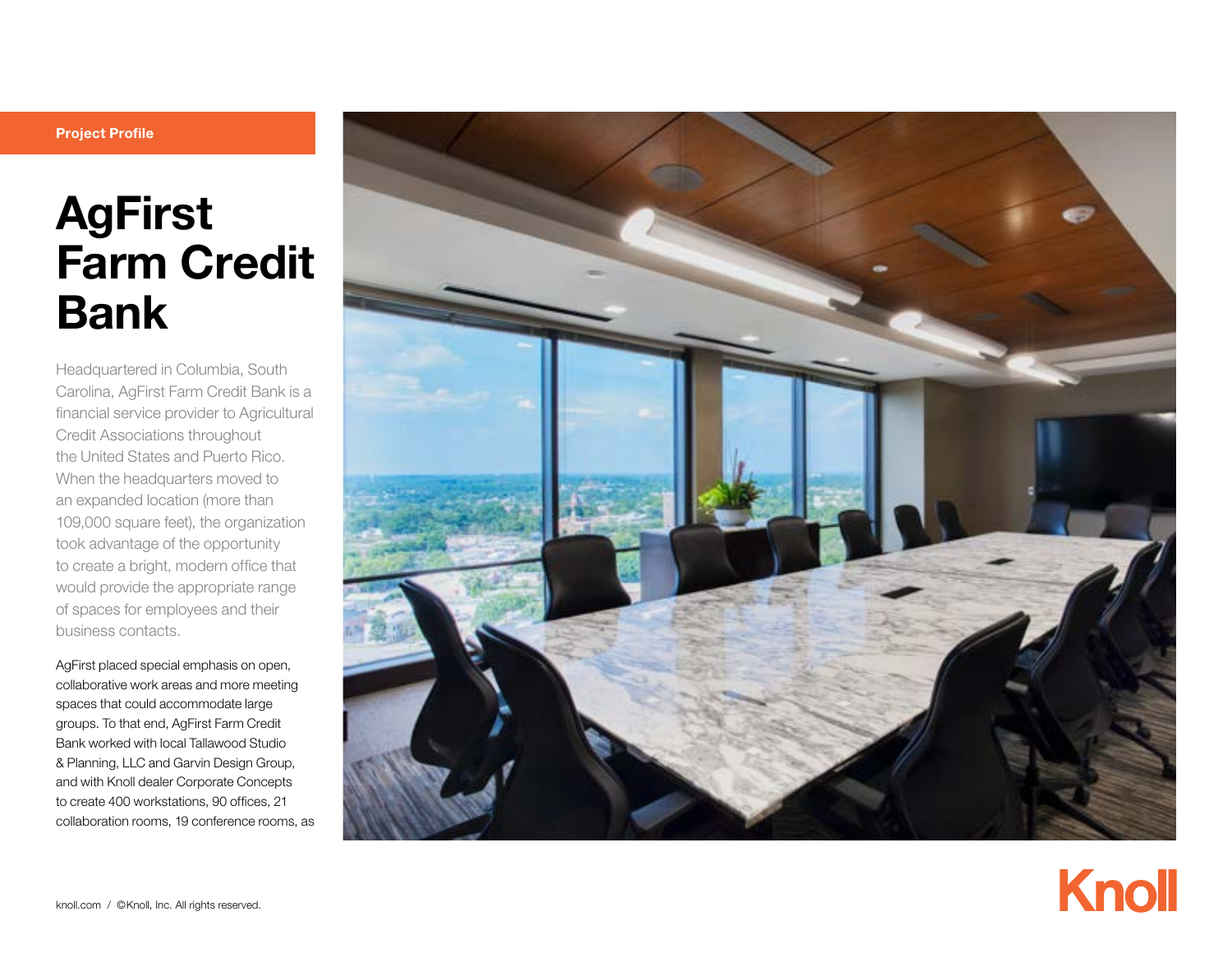well as two lounge areas and a lunch room.

Seeking to furnish the new headquarters with a single manufacturer's products, AgFirst chose to use Knoll for its range of products across all categories. The organization also chose Knoll because a key design imperative was for the new space to be both functional and to project a timeless and modern image. This desire has set AgFirst's new headquarters apart: the finished installation stands out in Columbia as distinctly modern, both functionally and aesthetically. Corporate Concepts, the Columbia-based Knoll dealer, provided product and planning guidance.

To achieve its goals, the design team specified open AutoStrada ® workstations with height-adjustable tables. Ergonomic seating— Generation by Knoll® and ReGeneration by Knoll ®—was chosen to support active sitting positions that would not only support employee well-being, but also allow intuitive movement. The team positioned meeting areas between workstations for accessibility and to encourage further collaboration between different work groups. The team also mixed Interpole™ with screen mounts throughout the work spaces to support the now ubiquitous use of technology in presentations, while also creating visual privacy.

Planning for future growth and flexibility were also key parts of the new headquarters design. The training room employed Propeller® Training Tables, whose ganging mechanisms, casters and cable management systems make them easily reconfigurable.





# Project Overview

Sector: Finance Completed: 2015 Location: Columbia, South Carolina

### **Scope**

- + 109,190 sq. ft.
- + 400 Workstations
- + 90 Offices
- + 21 Collaboration Rooms
- + 19 Conference Rooms
- + 2 Lounge Areas
- + 1 Lunch Room

## Knoll Products

- + Systems: Autostrada Workspaces
- + Task & Side Seating: Generation by Knoll, ReGeneration by Knoll, Brno Chair, CHIP Chair, JR Chair, Ricchio Chair, Risom Lounge Chair, Shelton Mindel Side Chair
- + Lounge Seating: Florence Knoll, Krefeld Lounge Chair, Shelton Mindel Side Chair
- + Private Offices: Reff Profiles
- + Tables: Antenna Big Table Standing Height, Krusin Coffee Table, Florence Knoll Coffee Table, LSM Conference Table, Propellar Training Table, Reff Profiles 4x4 Leg, Saarinen Table
- + Technology Support: Interpole

#### **Drivers**

- + Support the organization's mix of focused work and group work
- + Support future growth and flexibility
- + Support employee health and well-being
- + Create technologically advanced meeting locations

### **Tactics**

- + Used open workstations with ergonomic seating
- + Employed Interpole Divisions for privacy and technology support
- + Used classic KnollStudio pieces

## **Outcomes**

- + Increased employee satisfaction
- + Improved collaboration and team-based work